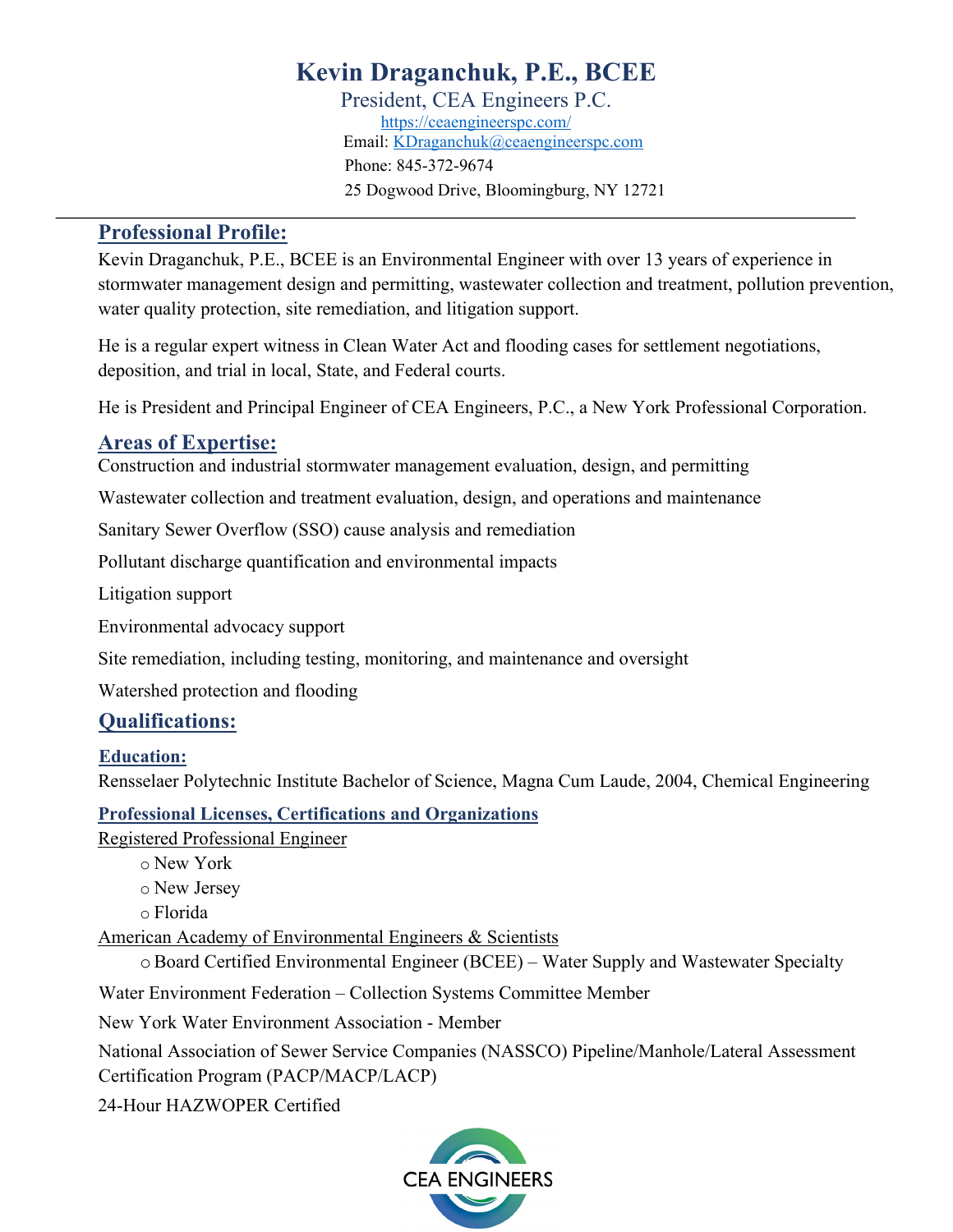President, CEA Engineers P.C.

## **RELEVANT EXPERIENCE & REPRESENTATIVE PROJECTS**

## **Wastewater Treatment and Collection Systems:**

### **Litigation Support, Suncoast Waterkeeper, et al., v. City of Gulfport**

### **Suncoast Waterkeeper Gulfport, Florida**

Provided technical litigation support for CWA violations due to unpermitted Sanitary Sewer Overflow (SSO) discharges from Gulfport's collection system. Analyzed the collection system's Operation and Maintenance (O&M) plan, Sewer System Evaluation Survey (SSES) Report, pipe condition assessment reports, capital improvement plans, and associated documents. Prepared an Expert Report and Rebuttal Report evaluating the causes of SSOs, recommended remedies to reduce and eliminate SSOs, a cost estimate for the recommended remedy, and rebuttal responses to Defendant's Expert Reports. Prepared affidavits in support of motions for summary judgment and in opposition to Gulfport's motion to dismiss, the latter of which included analyses regarding the impact of rainfall patterns, magnitudes, and intensities on inflow and infiltration (I&I), the effect of completed rehabilitation work on reducing I&I, and the potential for sewage exfiltration into Gulfport's storm drain system. Provided testimony at deposition. Continues to evaluate reports, designs, and conduct additional analyses as required under the Stipulated Order achieved in settlement.

## **Litigation Support, Connecticut Fund for the Environment, Inc. v. Westchester County Connecticut Fund for the Environment/Save the Sound Westchester County, New York**

Analyzed spill reports, Wastewater Treatment Plant (WWTP) discharge monitoring reports, daily operational data, inspection reports, and non-compliance reports to determine the influence of Rainfall Derived Inflow and Infiltration (RDI/I) on SSOs at several county owned WWTPs. Determined which wet weather SSOs impacted surface waters and which impacted Municipal Separate Storm Sewers (MS4s). Prepared a technical report in support of a citizen's suit under the CWA, which resulted in a Stipulated Order (SO) requiring SSESs and sewer system rehabilitation. Continues to provide settlement negotiation assistance, technical support, and review of SSES reports, Capacity, Management, Operation and Maintenance (CMOM) Plans, and rehabilitation plans produced under the SO.

## **Litigation Support, San Francisco Baykeeper and West County Toxics Coalition v. City of Richmond**

### **San Francisco Baykeeper Richmond, California Richmond, California**

Provided technical support in evaluating compliance with Richmond's Consent Decree. Analyzed hydraulic capacity, operation and maintenance, and rehabilitation improvements to Richmond's collection system toward preventing SSOs. Prepared a declaration in support of a Contempt Motion against Richmond for failing to meet the obligations of the Consent Decree and provided technical settlement negotiation assistance resulting in a new Settlement Agreement. Continues to evaluate reports, designs, and conduct additional analyses as required under the Settlement Agreement.

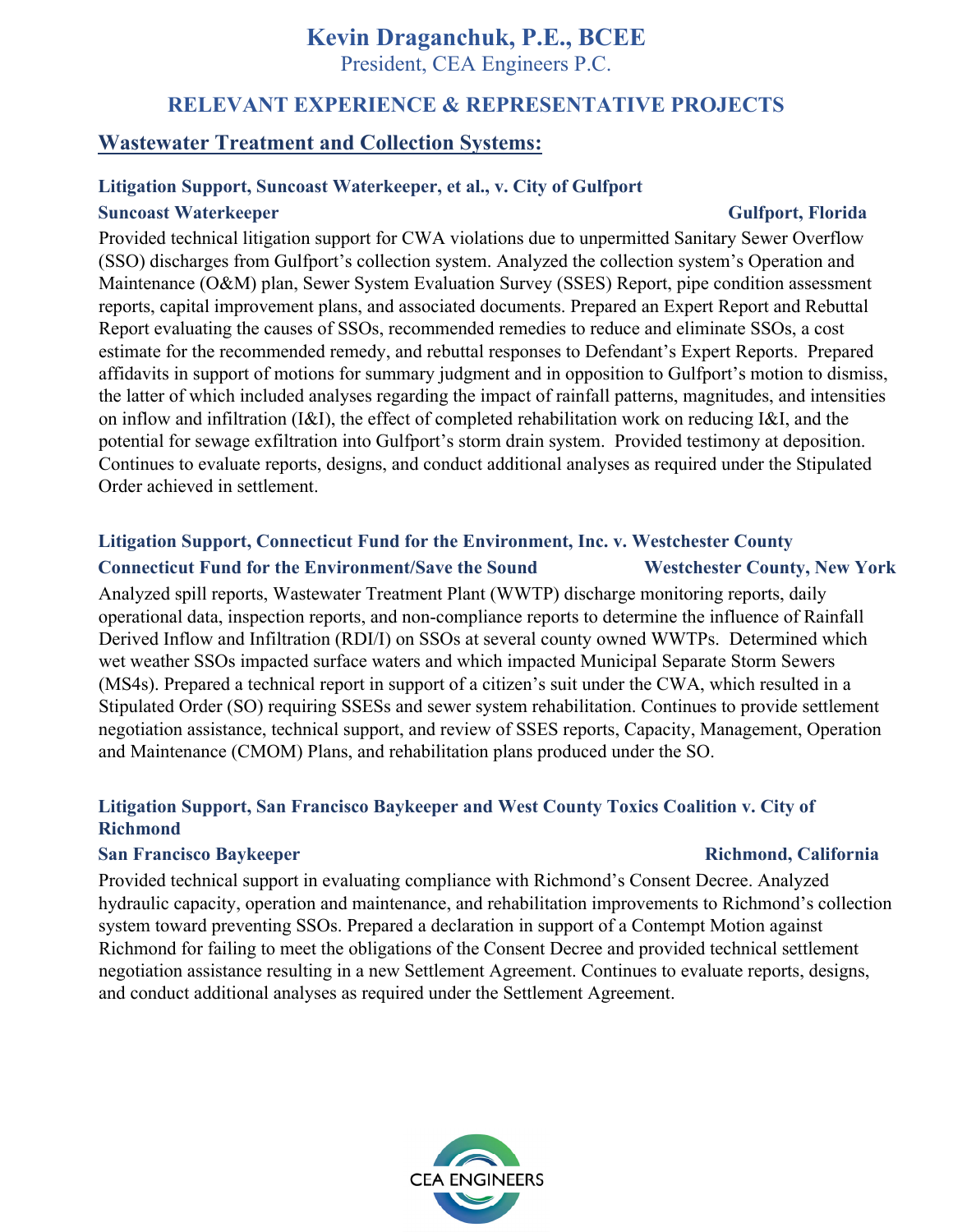President, CEA Engineers P.C.

## **RELEVANT EXPERIENCE & REPRESENTATIVE PROJECTS**

### **Sarasota County, Florida, Water Reclamation Facility Wastewater Treatment Upgrades and Sanitary Sewer Overflows**

### **Suncoast Waterkeeper Sarasota, Florida**

Provided technical settlement negotiation assistance evaluating options for wastewater treatment upgrades at one of Sarasota County's (County) Water Reclamation Facilities (WRF) to meet advanced wastewater treatment (AWT) standards for nitrogen removal and for reclaimed water storage and disposal options to eliminate unpermitted overflows from the WRF's effluent storage pond. Developed technical portions of a Stipulated Ordr to prevent SSOs and reduce inflow and infiltration, including requirements for a SSES and CMOM Plan for the County's sanitary sewer collection system. Participated in numerous settlement negotiation meetings with the County in-person and via conference call. Collaborated with County engineers to identify solutions to technical settlement obstacles for achieving AWT at the WRF, eliminating unpermitted discharges from the storage pond, and developing the SSES and CMOM program elements and implementation schedules to prevent SSOs. Continues to evaluate reports, designs, and conduct additional analyses as required under the Stipulated Order achieved in settlement.

### **City of Largo, Florida, Water Reclamation Facility NPDES Permit Violations**

### **Suncoast Waterkeeper Largo, Florida**

Provided technical settlement negotiation assistance evaluating options for the City of Largo (City) to upgrade its sanitary sewer collection system and Water Reclamation Facility (WRF) to end violations of the WRF's NPDES permit effluent limits for total nitrogen, total phosphorus, fecal coliform, and Dichlorobromomethane, a harmful disinfection byproduct. Developed technical portions of a Stipulated Order aimed at achieving NPDES permit compliance and reducing pollutant discharge to Old Tampa Bay, the WRF's effluent receiving water, including treatment process improvements at the WRF and investigation and rehabilitation of the sanitary sewer collection system to reduce inflow and infiltration. Participated in numerous settlement negotiation meetings and mediation sessions with the City via videoconference. Continues to evaluate reports, designs, and conduct additional analyses as required under the Stipulated Order achieved during settlement.

### **Bridgeport, Connecticut Combined Sewer Overflows**

### **Connecticut Fund for the Environment/Save the Sound Bridgeport, Connecticut**

Analyzed the adequacy of Bridgeport's combined sewer overflow (CSO) Long Term Control Plan (LTCP) to prevent CSOs from a 1-year, 24-hour design storm, reduce CSO-related pollution to impaired receiving waters, and achieve compliance with EPA's CSO Control Policy and an Administrative Order from the State of Connecticut Department of Energy and Environmental Protection (CT DEEP). Analyzed the ability of capital improvements projects (IP) to provide adequate storage, reduce combined sewer flow volumes, and prevent CSOs. Evaluated projected IP completion schedules based on Bridgeport's performance completing IP to date, nearly nine years after development of the LTCP. Analyzed Bridgeport's O&M practices, I&I reduction, and receiving water quality monitoring programs recommended by the LTCP. Prepared a technical report with the results of my analysis for use at a hearing with CT DEEP.

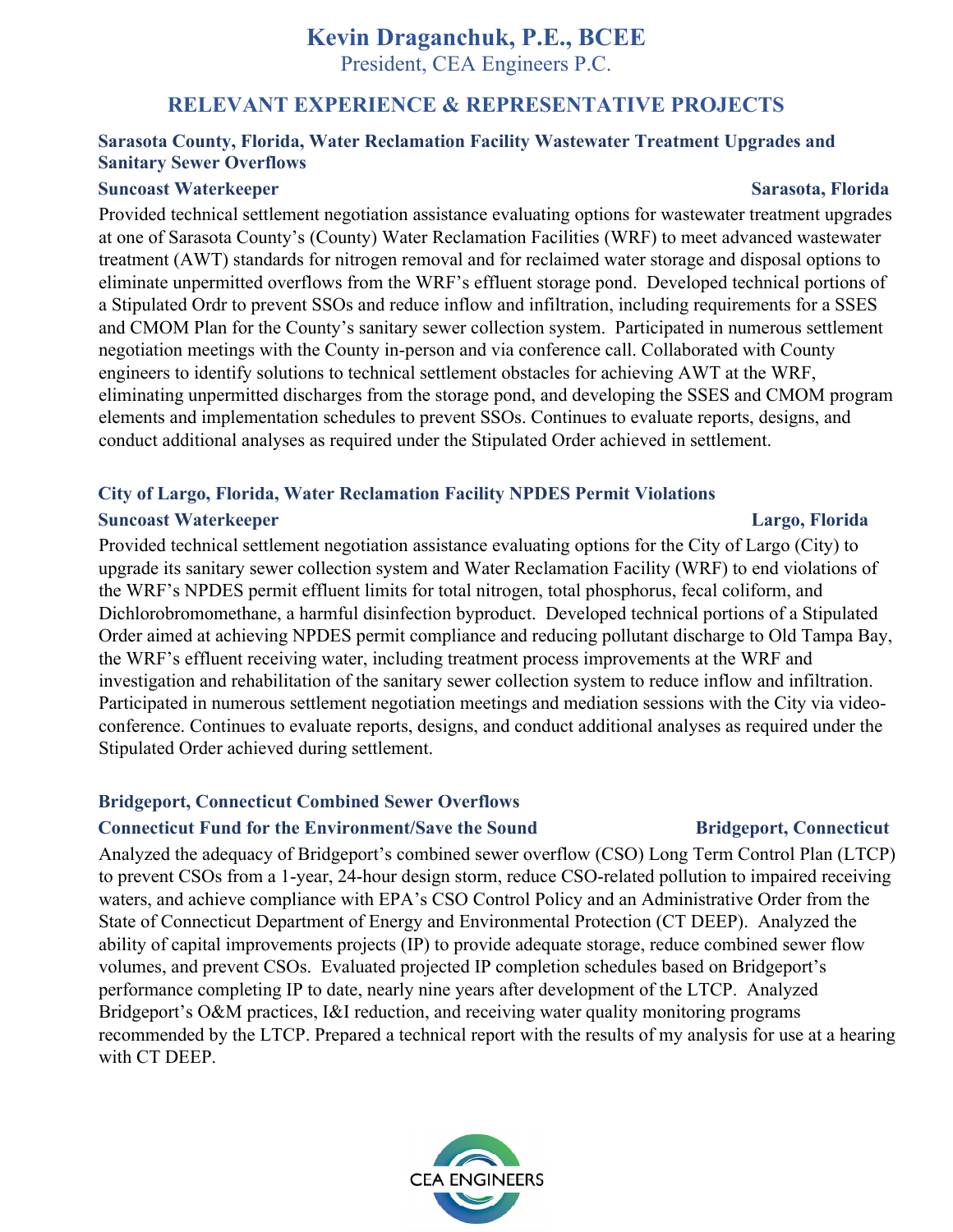President, CEA Engineers P.C.

## **RELEVANT EXPERIENCE & REPRESENTATIVE PROJECTS**

## **Advocacy Technical Support – Petroleum Refining and Plastics Production Wastewater Treatment Center for Biological Diversity United States**

Evaluated the current Best Available Technology Economically Achievable (BAT) and effluent limitation guidelines (ELGs) based on existing Federal regulations for industrial wastewater generated by petroleum refineries (PR), with a specific focus on pollutants resulting from petroleum refining, hydrocarbon feedstock cracking processes, and plastic production facilities (PPF) for use in a public petition to EPA. Evaluated the effectiveness of current BAT and adequacy of ELGs based on EPA and independent studies to adequately remove identified pollutants of concern in wastewater discharges from PR and PPF and to treat wastewater generated from Light Tight Oil (LTO) refining. Drafted a technical report with recommended improvements to current BAT incorporating wastewater treatment technologies aimed specifically at removing pollutants of concern without existing ELGs and potential emerging pollutants resulting from increases in refining of LTO, which is produced by hydraulic fracturing.

## **Stormwater Management, Treatment, Permitting and Flooding:**

### **Construction Stormwater Management System Design, Waterfront Commons, Bay Street Landing, Veterans Road West Shoprite Plaza, and Tyrellan Avenue Multiple clients** Staten Island, New York **Staten Island, New York**  $\overline{\phantom{S}}$

Designed permanent stormwater treatment systems, obtained SPDES permits, and developed Stormwater Pollution Prevention Plans (SWPPPs) for the Waterfront Commons, Tyrellan Avenue, and Shoprite Plaza developments and the Bay Street Landing redevelopment. Incorporated a green roof, porous pavement, infiltration practices, underground detention, and a sand filtration system to meet water quality standards while accommodating small footprints, increase groundwater recharge, and reduce runoff volumes.

### **Industrial Stormwater Permitting and Management, Staten Island Yacht Sales, Inc., Great Kills Yacht Club, Princess Bay Boatmen's Association, SOS Extreme Comfort Fuels Multiple clients** New York State **New York State**

Remedied Notice of Violations (NOVs), obtained SPDES permits, and developed Industrial SWPPPs for marinas in Staten Island, including design of boat power-washing water collection and recycle systems. Remedied a NOV and obtained an individual surface water SPDES permit for industrial discharge for SOS Extreme Comfort Fuels in Orange County, NY. Continues to provide assistance meeting SPDES permit monitoring and reporting requirements for marinas, including SWPPP modifications, annual compliance reporting, and discharge monitoring.

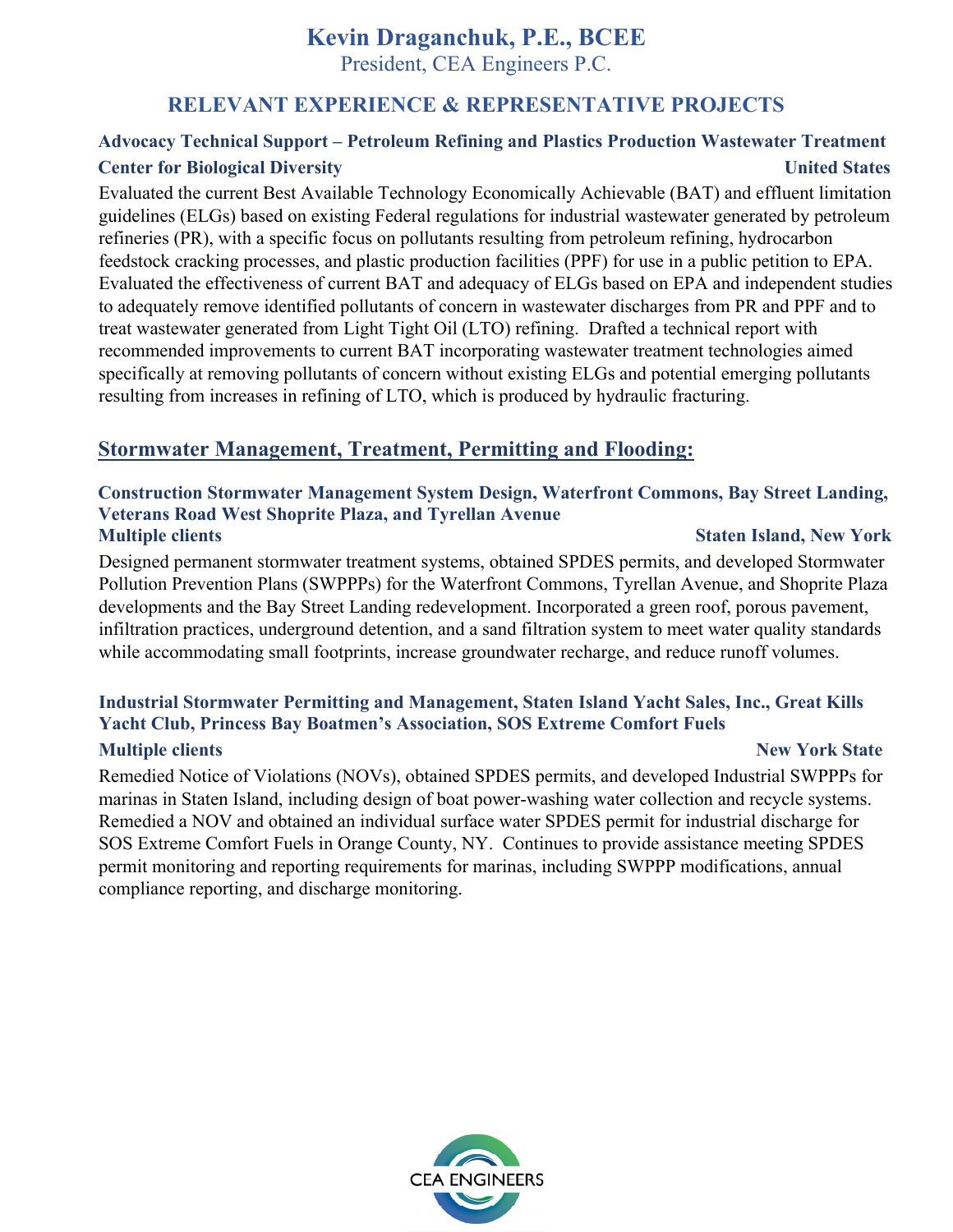President, CEA Engineers P.C.

## **RELEVANT EXPERIENCE & REPRESENTATIVE PROJECTS**

## **Litigation Support, Center for Community Action and Environmental Justice v. Friends of Riverside Airport, LLC**

Provided technical litigation and settlement negotiation support for Clean Water Act (CWA) violations resulting from stormwater discharges containing elevated levels of polychlorinated biphenyls (PCBs) and sediment from construction activities related to residential development and site remediation activities at a construction site containing PCB contaminated soils. Analyzed the site's implementation of erosion and sediment controls, including the design of sediment basins and management of off-site stormwater flows. Prepared an Expert Report evaluating the causes of polluted stormwater discharges and recommending remedies to reduce or eliminate polluted stormwater discharges, including design of conveyance systems to divert off-site stormwater run-on, a properly sized sediment basin, and a treatment system to remove PCB-contaminated sediments, and achieve compliance with the California Construction Stormwater General Permit. Estimated the costs for implementation of the recommended remedies.

### **Litigation Support, Sandra Wells v. Alpha Natural Resources, et al.**

## **Calwell, Luce, diTrapano, PLLC Mingo County, West Virginia**

Reviewed site plans, performed a site inspection, and developed a hydrologic model to analyze the impacts of stormwater runoff and downstream flooding from access roads to oil and gas extraction sites located on steep slopes. Analyzed Erosion & Sediment Control (ES&C) plans, practices, and maintenance, as well as pertinent West Virginia erosion and sediment control regulations. Developed expert opinions on the causes of downstream flooding and provided testimony at deposition.

### **Litigation Support, Plaintiffs, et al., v. Rabel Development, LLC, et al.**  Calwell, Luce, diTrapano, PLLC **Charleston, West Virginia**

Prepared a Preliminary Report for Settlement on the impacts of runoff from construction of a residential development and its contribution to flooding of the Plaintiffs' properties. Analyzed site plans, E&SC plans, inspection reports, and performed site inspections to evaluate the adequacy of stormwater controls, retention structures, and conveyance systems. Performed a cost estimate for improvements to downstream conveyance systems, included streambed dredging, removal of existing undersized culverts, and the installation of new culverts with adequate capacity.

## **Litigation Support, Tali Plaza of Nyack, LLC v. Village of Nyack and Town of Orangetown Tali Plaza of Nyack Nyack, New York**

Analyzed the Village's stormwater collection system, runoff management practices, and the design flaws in a channel and underground culvert system that diverts the Nyack Creek and caused flooding in support of litigation. Determined the location of hydraulic bottlenecks in the culvert system and resulting flooding rates. Assisted in preparation of an affidavit and trial testimony.



### **Lozeau Drury LLP Riverside, California**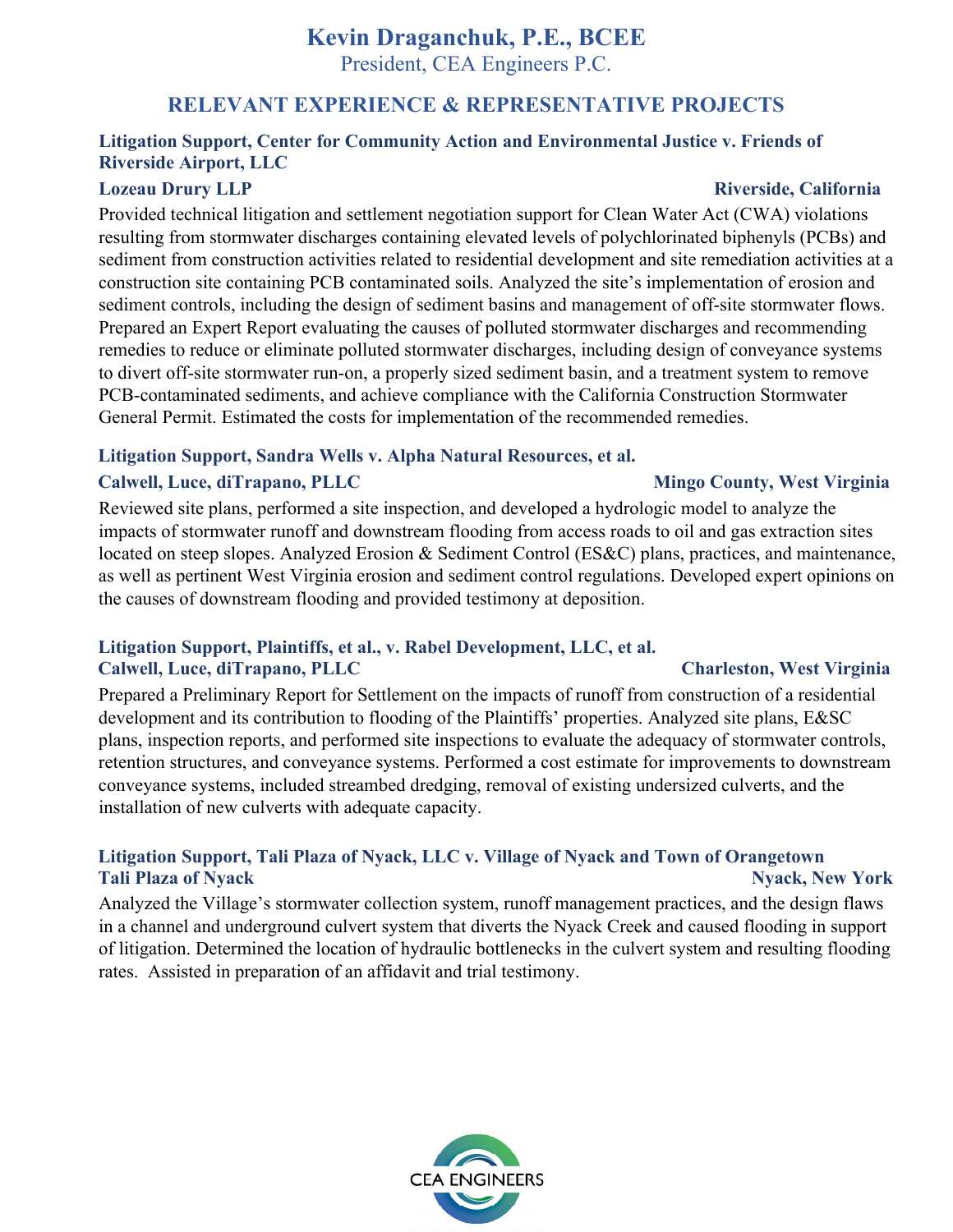President, CEA Engineers P.C.

## **RELEVANT EXPERIENCE & REPRESENTATIVE PROJECTS**

### **Litigation Support, City of Newburgh v Mark Sarna, Sarna Enterprises, Inc., Mt. Airy/Aire Estates, Inc., New Windsor Development Co., LLC, and Drainage District #6 Mt. Airy Estates (The Reserve) City of Newburgh New York 1988** New Windsor, New York **New York**

Analyzed drainage schematics, site plans, SWPPPs, construction E&SC structure designs, postconstruction stormwater control designs, and NYSDEC inspection reports for a residential development discharging sediment-laden stormwater to a pond used as a drinking water source in preparation of an Expert Report. Calculated the correct sizing, outlet structure configuration, and orientation of construction E&SC measures, including sediment basins and detention ponds on the residential development.

## **Water Quality Protection and Pollutant Discharge Impact Analysis**

### **Advocacy Technical Support – New York State Environmental Quality Review (SEQR) and Planning Board Reviews Multiple Clients** New York State

Provided technical support to environmental advocacy groups and private citizens as part of the SEQR process in Putnam, Rockland, Greene, Orange, and Ulster counties regarding potential adverse environmental impacts and flooding of downstream properties from improper stormwater collection, management, and treatment at proposed developments, including a water bottling facility, condominium complex, resort hotel, skiing resort, construction material processing facility, and apartment complex expansion. Prepared technical reports and Planning Board presentations highlighting the potential adverse environmental impacts, including pollutant releases and adverse water quality impacts, resulting from development and the technical and conceptual shortcomings of proposed E&SC plans, post-construction stormwater treatment and controls, flood-impact prevention approach, and wastewater treatment.

### **Litigation Support – Our Children's Earth Foundation v. Cargill, Inc.**

## **Our Children's Earth Foundation (OCE)** Cayuga Lake, Lansing, NY

Provided technical settlement negotiation assistance for Clean Water Act (CWA) and Resource Conservation and Recovery Act (RCRA) violations resulting from stormwater discharges and airborne deposition resulting from salt mining, processing, storage, and transport activities at Cargill Inc.'s (Cargill) facility along the banks of Cayuga Lake. Performed a site visit to inspect and analyze facility operations, stormwater best management practices (BMPs), and dust collection systems. Evaluated the adequacy of Cargill's Stormwater BMP Plan and recommended enhancements to facility BMPs and operational practices to reduce salt pollution in stormwater runoff and salt dust from becoming airborne. Participated in two in-person settlement negotiation meetings that resulted in a Consent Decree. Continues to evaluate reports, designs, and conduct additional analyses as required under the Consent Decree.

## **Advocacy Technical Support – Mount Rushmore Firework Display Environmental Assessment Water Quality Impact Technical Review**

### **National Parks Conservation Association (NPCA) Mount Rushmore National Memorial**

Evaluated the National Parks Service Environmental Assessment (EA) on the proposed resumption of the Independence Day Fireworks Event at Mount Rushmore National Memorial for the potential for adverse environmental impacts from firework related pollutant release, especially the persistent pollutant perchlorate, with a focus on potential surface water, groundwater, and drinking water impacts and their

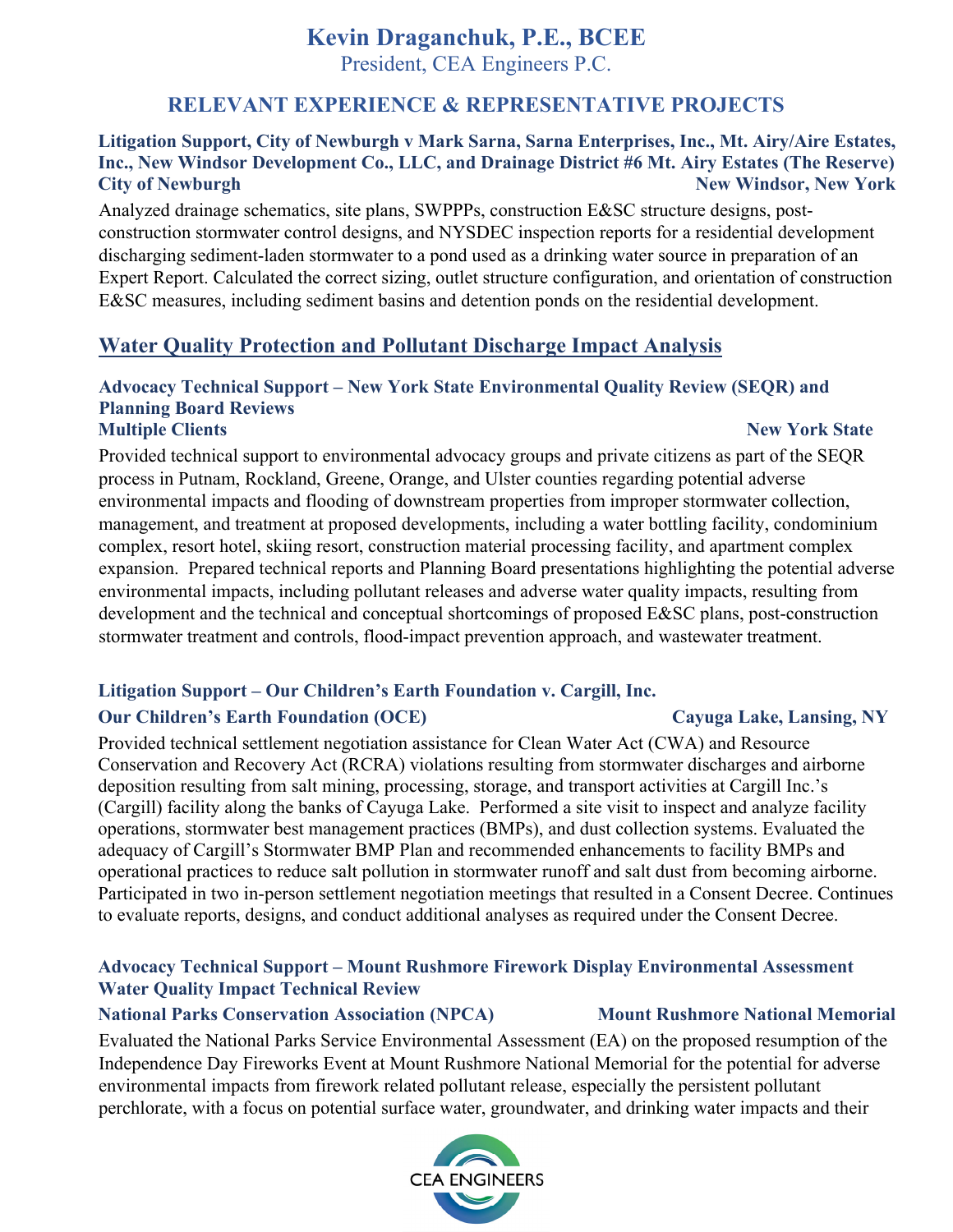President, CEA Engineers P.C.

## **RELEVANT EXPERIENCE & REPRESENTATIVE PROJECTS**

associated risks to human health and aquatic species. Prepared a technical report to assist NPCA in submission of public comments on the EA.

## **Advocacy Technical Support – Mozambique Seismic Surveying and Offshore Oil Drilling Our Children's Earth Foundation (OCE)** Mozambique, Africa **Mozambique, Africa**

Analyzed the Environmental Pre-Feasibility and Scope Definition Report (EPDA) for potential adverse impacts to marine life, the marine environment, human populations, and the local community's social/economic status resulting from proposed off-shore seismic surveying and off-shore petroleum drilling adjacent to the Bazaruto Archipelago National Park (BANP) in Bazaruto Bay, Mozambique. The BANP is a unique coastal environment home to endangered and threatened marine species, marine mammal (e.g. whales and dolphins) feeding and breeding grounds, and sensitive natural areas, such as coral reefs. Prepared a technical report to assist OCE in submission of public comments and participation in stakeholder meetings that in part assisted in cancellation of the proposed project.

## **Litigation Support, Robert Carter, et al., v. Monsanto Company and Apogee Coal Company Calwell, Luce, diTrapano, PLLC Nitro, West Virginia**

Analyzed and reviewed historical documentation to quantify airborne dioxin deposition from an herbicide manufacturing process. Calculated mass balances of dioxin generated by the overall production process and individual unit processes and determined the quantities of dioxin that discharged to the environment via air emissions, solid waste streams, and sewer discharges over a 25-year production time frame. Calculated the mass of dioxin remaining in soils adjacent to the plant based on air deposition modeling and the half-life of dioxin. Assisted in preparing an Expert Report.

## **Site Remediation:**

## **Engineer of Record, Peter Jay Sharp Center for Opportunity The DOE Fund, Inc. Brooklyn, New York**

Professional Engineer of Record for a brownfield site regulated under NYSDEC's Voluntary Cleanup Program. Performs operation, maintenance, and monitoring of a soil vapor extraction (SVE) system to remediate chlorinated solvent contaminated soils and groundwater beneath a former knit goods mill. Monitoring activities include monthly groundwater and SVE system monitoring, semi-annual groundwater sampling, and annual treated groundwater discharge sampling. Analyzes monitoring results to evaluate remediation system performance and meet NYSDEC reporting requirements. Coordinates modifications to the remediation system, including installation of permanent vacuum monitoring locations, and analysis of the SVE system's sub-surface vacuum. Responsible for monthly Progress Report and annual Periodic Review Report submittals to the NYSDEC.

### **Advocacy Technical Support – NIPSCO Bailly Power Generation Remediation National Parks Conservation Association (NPCA) Indiana Dunes National Lakeshore, Indiana**

Evaluated the cleanup approach proposed by the Northern Indiana Public Service Company (NIPSCO) to remediate historical groundwater, soil, surface water, and sediment contamination (Proposed Remedy)

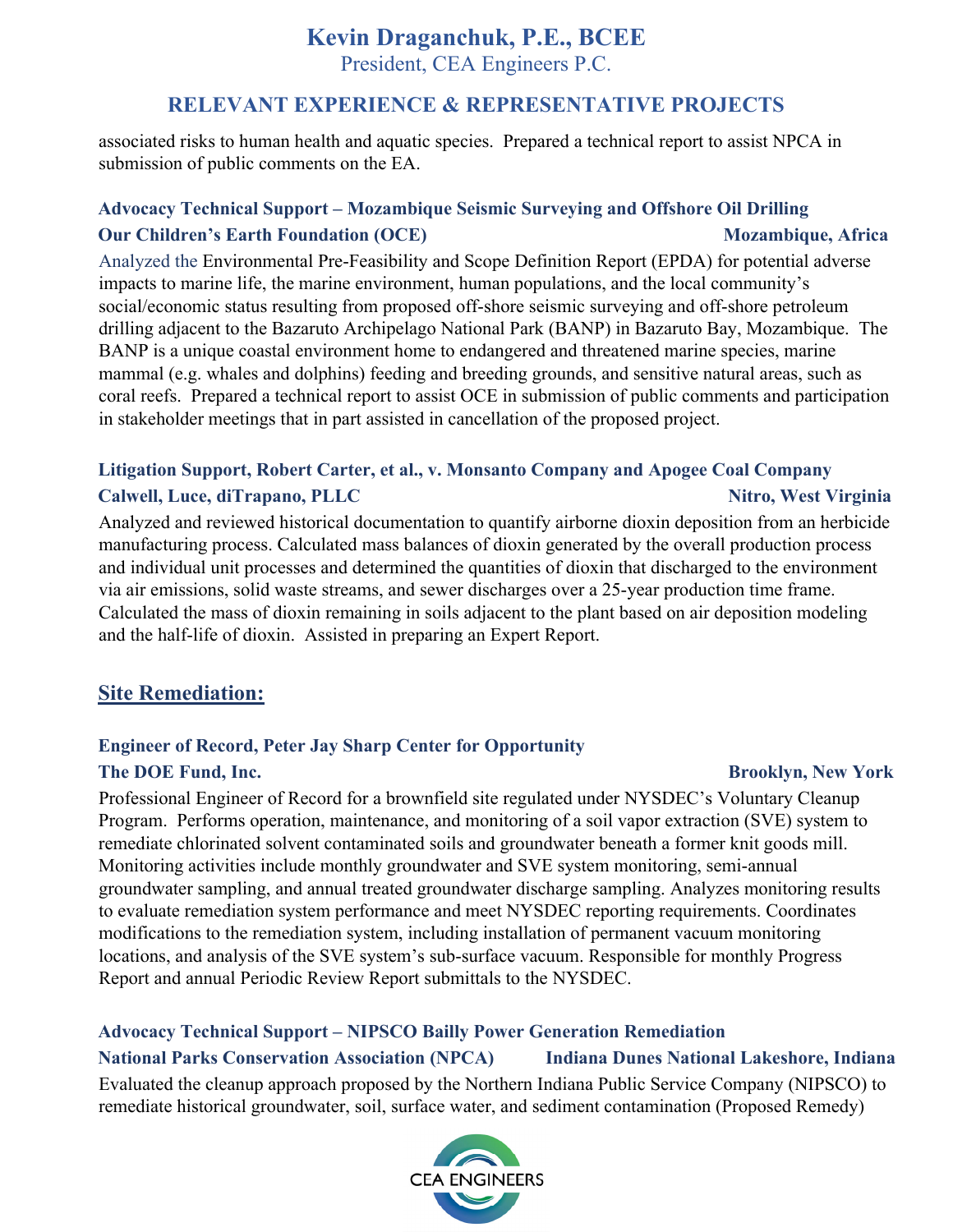President, CEA Engineers P.C.

## **RELEVANT EXPERIENCE & REPRESENTATIVE PROJECTS**

that resulted from coal ash disposal from power generation at the Bailly Generating Station located in Chesterton, Indiana adjacent to the Indiana Dunes National Lakeshore (Indiana Dunes) and Lake Michigan. The evaluation considered the adequacy of NIPSCO's Proposed Remedy to be protective of human health and the sensitive ecological resources found at Indiana Dunes, inclusive of the technical aspects of contamination cleanup and long-term stewardship plan. Prepared a technical report to assist NPCA in submission of public comments on the Proposed Remedy.

## **Litigation Support, Valley Truck Services, Inc., et al., v. Textron, Inc., et al. Transportation Injury Law Group, PLLC** Asheville, North Carolina

Designed two different groundwater treatment systems to remediate a former industrial site contaminated with volatile organic compounds (VOCs) and potentially with 1,4-Dioxane. The first system consisted of an air stripper with air effluent treatment to remove VOCs. The second system consisted of advanced oxidation using hydrogen peroxide and ultra-violet light to treat VOCs and 1,4-Dioxane. Estimated the construction costs and performed a present worth analysis for each system, including 30 years of operation and maintenance, equipment replacement, and demolition costs.

# **Litigation Support, Penn Environment v. PPG Industries, Inc.**

## **Terris, Pravlik & Millian, LLP** Ford City, Pennsylvania

Assisted in design of the remedy for the discharge of heavy metals, silica, and high pH contaminated groundwater to the Allegheny River from a former industrial waste lagoon. Remedy included a collection system, treatment plant, horizontal groundwater well, and capping system. Performed cost estimate of the remedy capital and operation and maintenance costs.

## **Monitoring and Construction Oversight, 236 Richmond Valley Road Charleston Equites/Tottenville Equities Staten Island, New York 3. Staten Island, New York 3. Staten Island, New York 3. Staten Island, New York 3. Staten Island, New York 3. Staten Island, New York 3. Staten Island, New**

Conducted monitoring and construction oversight for the redevelopment of a NYSDEC Brownfields Program site. Ensured all work was conducted in accordance with the site's Remedial Action Work Plan, Site Management Plan, and Health and Safety Plan. Conducted air quality monitoring and oversaw the proper handling and disposal of excavated contaminated materials. Responsible for daily reporting to the NYSDEC.

## **Pro Bono Assistance:**

## **Sanitary Sewer Overflows (SSOs) - California State Water Board SSO Technical Working Group California Coastkeeper Alliance (CCKA) California**

Served as CCKA's technical engineering advisor in formulation of regulatory requirements contained within a new proposed state permit for operation and performance of sanitary sewer collection systems as part of CCKA's participation in the California State Water Board's SSO Technical Working Group (SSO Technical Working Group). Participated in SSO Technical Working Group meetings and CCKA team discussions. Continues to provide technical expertise to CCKA as part of the SSO Technical Working Group as needed.